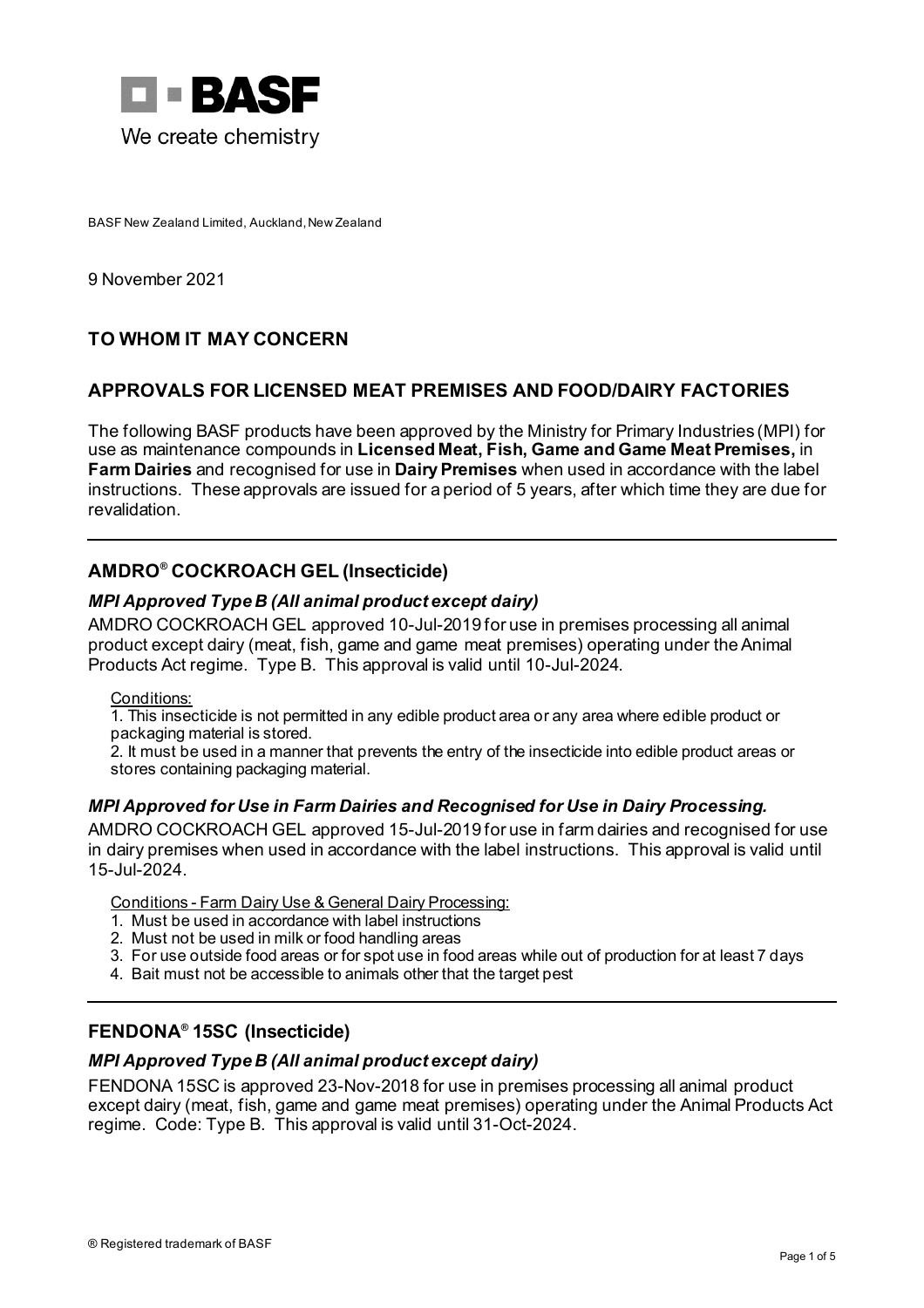### Conditions:

- 1. This insecticide is not permitted in any edible product area or any area where edible product or packaging material is stored.
- 2. It must be used in a manner that prevents the entry of the insecticide into edible product areas or stores containing packaging material.

### *MPI Approved for Use in Farm Dairies and Recognised for Use in Dairy Processing*

FENDONA 15SC approved 15-Jul-2019 for use in farm dairies and recognised for use in dairy premises when used in accordance with the label instructions. This approval is valid until 15-Jul-2024.

Conditions - Farm Dairy Use & General Dairy Processing:

- 1. To be used in accordance with label instructions.
- 2. Not to be used on food contact surfaces.
- 3. Must not be used in areas where milk, dairy material, product or ingredients are processed.

4. Should incidental contact with milk or food surfaces occur, the surfaces must be thoroughly cleaned and rinsed to ensure no residue remains.

- 5. The food area must be out of service and ventilated during application.
- 6. No contact with food or food contact surfaces permitted.
- 7. The product must not be used on food or food packaging contact surfaces.

## **GOLIATH® COCKROACH GEL (Insecticide)**

### *MPI Approved Type D (All animal product except dairy)*

GOLIATH COCKROACH GEL approved 14-Nov-2018 for use in premises processing all animal product except dairy (meat, fish, game and game meat premises) operating under the Animal Products Act regime. Type D-23. This approval is valid until 31-Oct-2024.

#### Conditions:

May be used in food areas according to the manufacturer's instructions. Before using, all unpackaged food and packing material must be removed from the room. After use, the room must be thoroughly cleaned.

### *MPI Approved for Use in Farm Dairies and Recognised for Use in Dairy Processing.*

GOLIATH COCKROACH GEL approved 15-Jul-2019 for use in farm dairies and recognised for use in dairy premises when used in accordance with the label instructions. This approval is valid until 15-Jul-2024.

Conditions - Farm Dairy Use & General Dairy Processing:

- 5. Must be used in accordance with label instructions
- 6. Must not be used in milk or food handling areas
- 7. For use outside food areas or for spot use in food areas while out of production for at least 7 days
- 8. Bait must not be accessible to animals other that the target pest

# **RIPCORD® (Insecticide)**

### *MPI Approved Type B (All animal product except dairy).*

RIPCORD approved 21-May-2020 for use in premises processing all animal product except dairy (meat, fish, game and game meat premises) operating under the Animal Products Act regime. Code: Type B. This approval is valid until 21-May-2025.

#### Conditions:

- 1. This insecticide is not permitted in any edible product area or any area where edible product or packaging material is stored.
- 2. It must be used in a manner that prevents the entry of the insecticide into edible product areas or stores containing packaging material.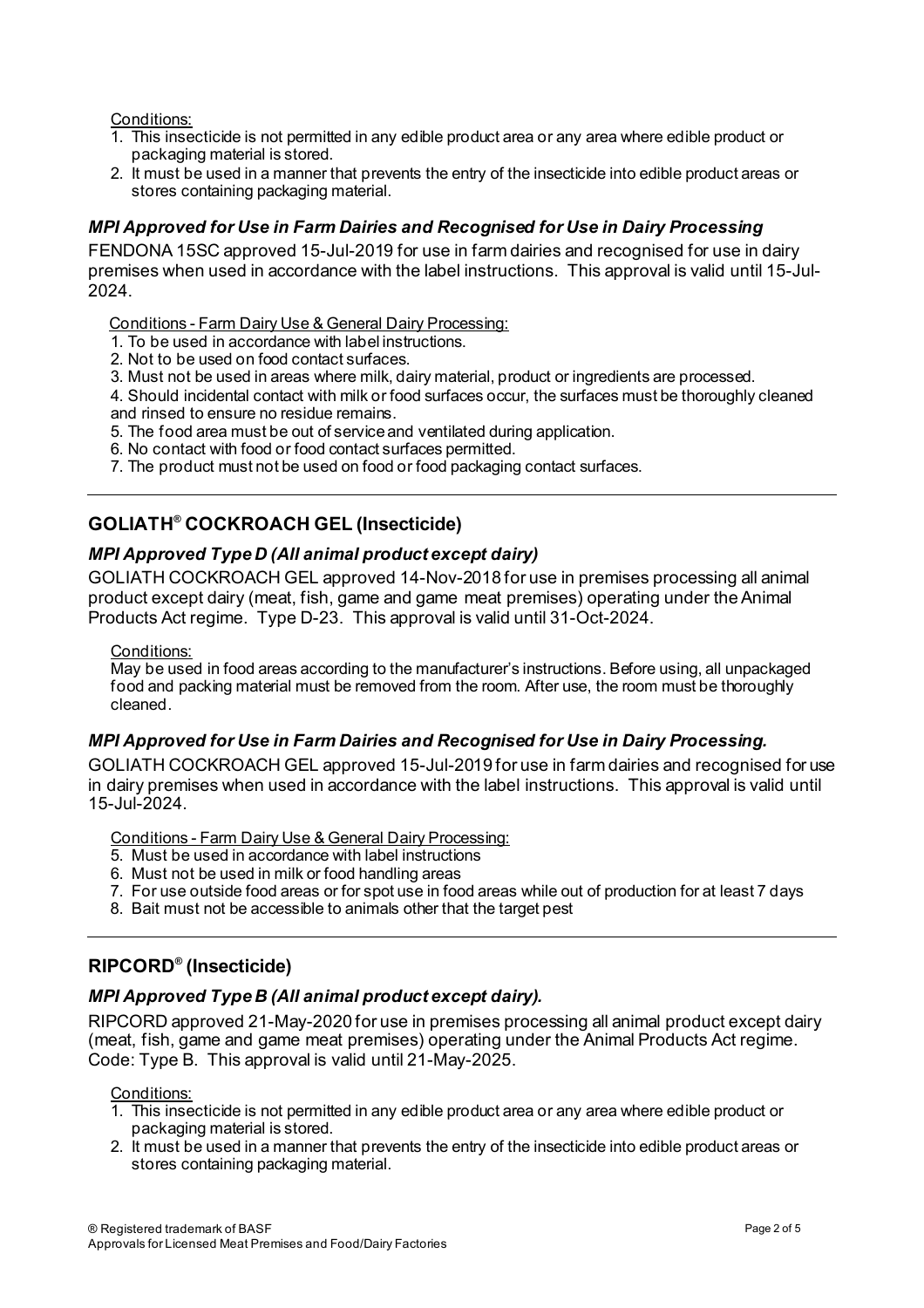## *MPI Approved for Use in Farm Dairies and Recognised for Use in Dairy Processing.*

RIPCORD approved 20-Oct-2020 for use in farm dairies and recognised for use in dairy premises when used in accordance with the label instructions.

This approval is valid until 20-Oct-2025.

### Conditions - Farm Dairy Use:

- 1. To be used in accordance with label instructions.
- 2. Must not be used in areas where milk is exposed or stored, including milking and milk storage areas.
- 3. After use surfaces must be cleaned and rinsed with clean water prior to the next milking.
- 4. Animal feed contact surfaces must be rinsed after use of this product.
- 5. Must not be used around milking animals or animal feed.
- 6. The surrounding area must be out of service and well ventilated after application/use.
- 7. Milk contact surfaces in the vicinity of the farm dairy must be cleaned and rinsed after use.

#### Conditions - General Dairy Processing:

- 1. To be used in accordance with label instructions outside food areas
- 2. Must not be used in areas where milk, dairy material, product or ingredients are processed.
- 3. Should incidental contact with milk or food surfaces occur, the surfaces must be thoroughly cleaned and rinsed to ensure no residue remains.
- 4. No contact with food or food contact surfaces permitted.
- 5. The product must not be used on food or food packaging contact surfaces or handling areas.

# **RIPCORD® PLUS (Insecticide)**

## *MPI Approved Type B (All animal product except dairy)*

RIPCORD PLUS approved 14-Nov-2018 for use in premises processing all animal product except dairy (meat, fish, game and game meat premises) operating under the Animal Products Act regime. Code: Type B. This approval is valid until 31-Oct-2024.

#### Conditions:

1. This insecticide is not permitted in any edible product area or any area where edible product or packaging material is stored.

2. It must be used in a manner that prevents the entry of the insecticide into edible product areas or stores containing packaging material.

## *MPI Approved for Use in Farm Dairies and Recognised for Use in Dairy Processing.*

RIPCORD PLUS insecticide approved 15-Jul-2019 for use in farm dairies and recognised for use in dairy premises when used in accordance with the label instructions. This approval is valid until 15-Jul-2024.

#### Conditions - Farm Dairy Use:

- 1. To be used in accordance with label instructions.
- 2. Must not be used in areas where milk is exposed or stored, including milking and milk storage areas.
- 3. After use surfaces must be cleaned and rinsed with clean water prior to the next milking.
- 4. Animal feed contact surfaces must be rinsed after use of this product.
- 5. Must not be used around milking animals or animal feed.
- 6. The surrounding area must be out of service and well ventilated after application/use.
- 7. Milk Contact surfaces in and near the farm dairy must be cleaned and rinsed after use.

#### Conditions - General Dairy Processing:

- 1. To be used in accordance with label instructions outside food areas.
- 2. Must not be used in areas where milk, dairy material, product or ingredients are processed.
- 3. Should incidental contact with milk or food surfaces occur, the surfaces must be thoroughly cleaned
- and rinsed to ensure no residue remains.
- 4. No contact with food or food contact surfaces permitted.
- 5. The product must not be used on food or food packaging contact surfaces or handling areas.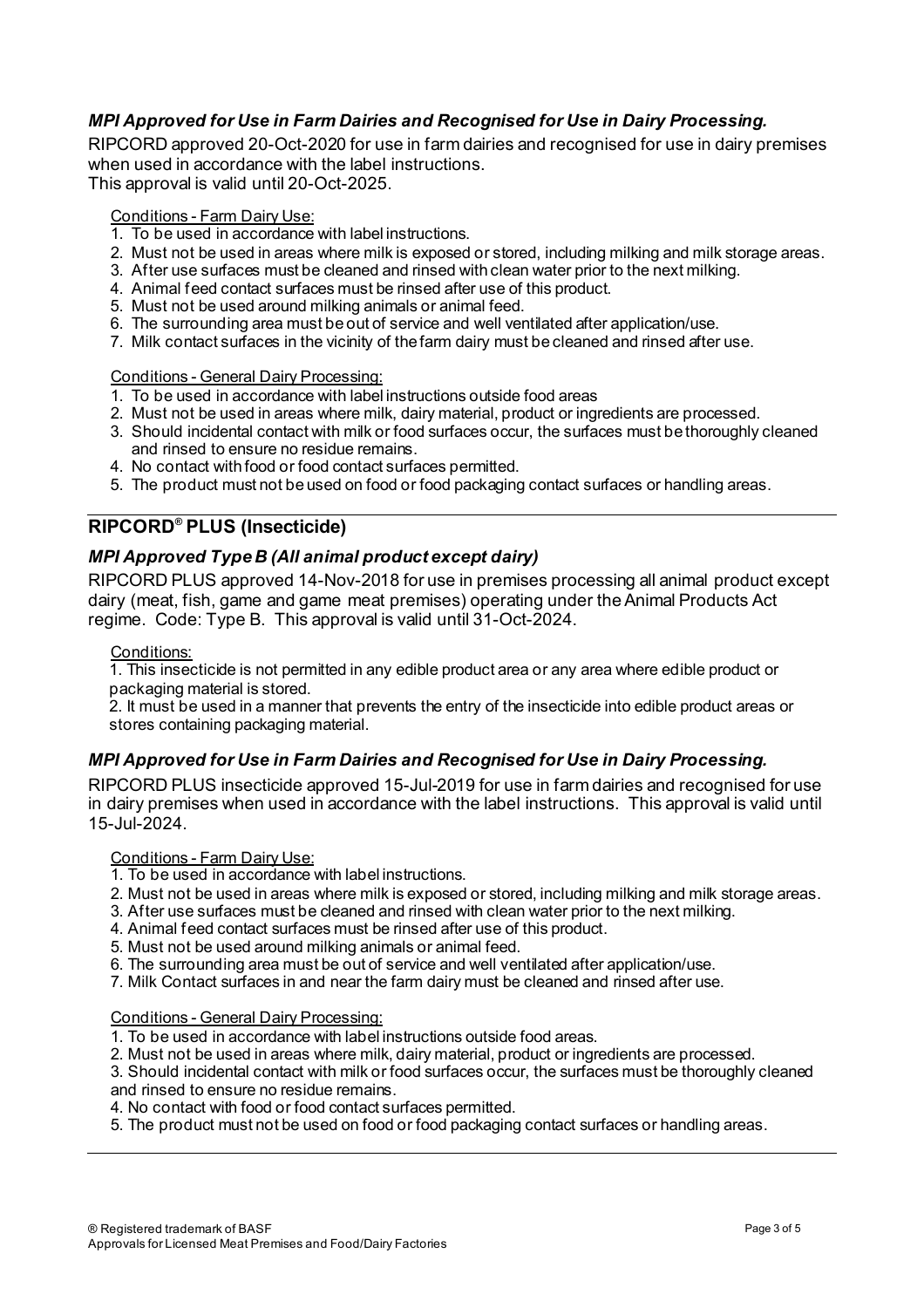# **RIPCORD® XTRA (Insecticide)**

# *MPI Approved Type B (All animal product except dairy)*

RIPCORD XTRA approved 18-June-2021 for use in premises processing all animal product except dairy (meat, fish, game and game meat premises) operating under the Animal Products Act regime. Code: Type B. This approval is valid until 18-June-2026.

### Conditions:

1. This insecticide is not permitted in any edible product area or any area where edible product or packaging material is stored.

2. It must be used in a manner that prevents the entry of the insecticide into edible product areas or stores containing packaging material.

## *MPI Approved for Use in Farm Dairies and Recognised for Use in Dairy Processing.*

RIPCORD XTRA insecticide approved 8-Nov-2021 for use in farm dairies and recognised for use in dairy premises when used in accordance with the label instructions. This approval is valid until 8-Nov-2026.

### Conditions - Farm Dairy Use:

- 1. To be used in accordance with label instructions.
- 2. Must not be used on milk contact surfaces.
- 3. Must not be used in areas where milk is exposed or stored, including milking and milk storage areas.
- 4. Animal feed contact surfaces must be rinsed after use of this product.
- 5. Must not be used around milking animals.
- 6. The surrounding area must be out of service and well ventilated during application/use.
- 7. Milk contact surfaces in the vicinity of the farm dairy must be cleaned and rinsed after use.

### Conditions - General Dairy Processing:

- 1. To be used in accordance with label instructions.
- 2. Must not to be used on food contact surfaces.
- 3. Must not be used in areas where milk, dairy material, product or ingredients are processed.
- 4. Should incidental contact with milk or food surfaces occur, the surfaces must be thoroughly cleaned and rinsed to ensure no residue remains.
- 5. The food area must be out of service and ventilated during application.
- 6. No contact with food or food contact surfaces permitted.
- 7. This product must not be used on food or food packaging contact surfaces.

# **SELONTRA® SOFT BAIT rodenticide**

## *MPI Approved Type C (All animal product except dairy)*

SELONTRA SOFT BAIT rodenticide approved 24-Apr-2018 for use in premises processing all animal product except dairy (meat, fish, game and game meat premises) operating under the Animal Products Act regime. Code: Type C. This approval is valid until 31-Oct-2023.

### Conditions:

- 1. This rodenticide may only be used in premises according to the requirements of a vermin control programme which has been documented to relevant NZFSA legislation.
- 2. It may be used in food areas provided there is no exposed product or food ingredient present in the room.
- 3. It must be removed from edible areas before processing operations commence.

# *MPI Approved for Use in Farm Dairies and Recognised for Use in Dairy Processing.*

SELONTRA SOFT BAIT rodenticide approved 22-Jun-2018 for use in farm dairies and recognised for use in dairy premises when used in accordance with the label instructions. This approval is valid until 22-Jun-2023.

### Conditions:

- 1. To be used in accordance with label instructions as a rodenticide.
- 2. Use only with an appropriate bait station